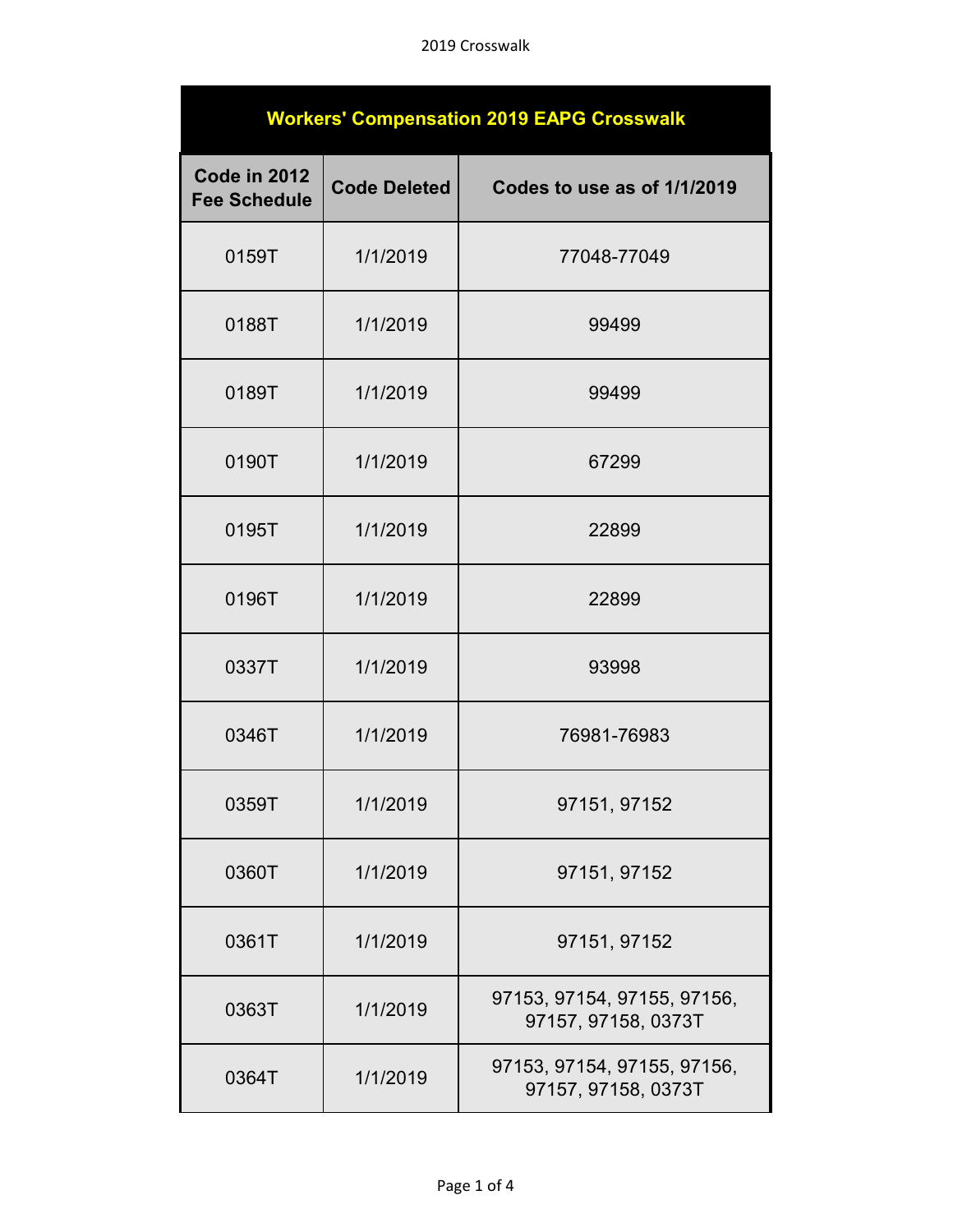| Code in 2012<br><b>Fee Schedule</b> | <b>Code Deleted</b> | Codes to use as of 1/1/2019                        |
|-------------------------------------|---------------------|----------------------------------------------------|
| 0365T                               | 1/1/2019            | 97153, 97154, 97155, 97156,<br>97157, 97158, 0373T |
| 0366T                               | 1/1/2019            | 97153, 97154, 97155, 97156,<br>97157, 97158, 0373T |
| 0367T                               | 1/1/2019            | 97153, 97154, 97155, 97156,<br>97157, 97158, 0373T |
| 0368T                               | 1/1/2019            | 97153, 97154, 97155, 97156,<br>97157, 97158, 0373T |
| 0369T                               | 1/1/2019            | 97153, 97154, 97155, 97156,<br>97157, 97158, 0373T |
| 0370T                               | 1/1/2019            | 97153, 97154, 97155, 97156,<br>97157, 97158, 0373T |
| 0371T                               | 1/1/2019            | 97153, 97154, 97155, 97156,<br>97157, 97158, 0373T |
| 0372T                               | 1/1/2019            | 97153, 97154, 97155, 97156,<br>97157, 97158, 0373T |
| 0374T                               | 1/1/2019            | 0373T                                              |
| 0387T                               | 1/1/2019            | 33274                                              |
| 0388T                               | 1/1/2019            | 33275                                              |
| 0389T                               | 1/1/2019            | 33274, 33275, 93279, 93286,<br>93288, 93294, 93296 |
| 0390T                               | 1/1/2019            | 33274, 33275, 93279, 93286,<br>93288, 93294, 93296 |
| 0391T                               | 1/1/2019            | 33274, 33275, 93279, 93286,<br>93288, 93294, 93296 |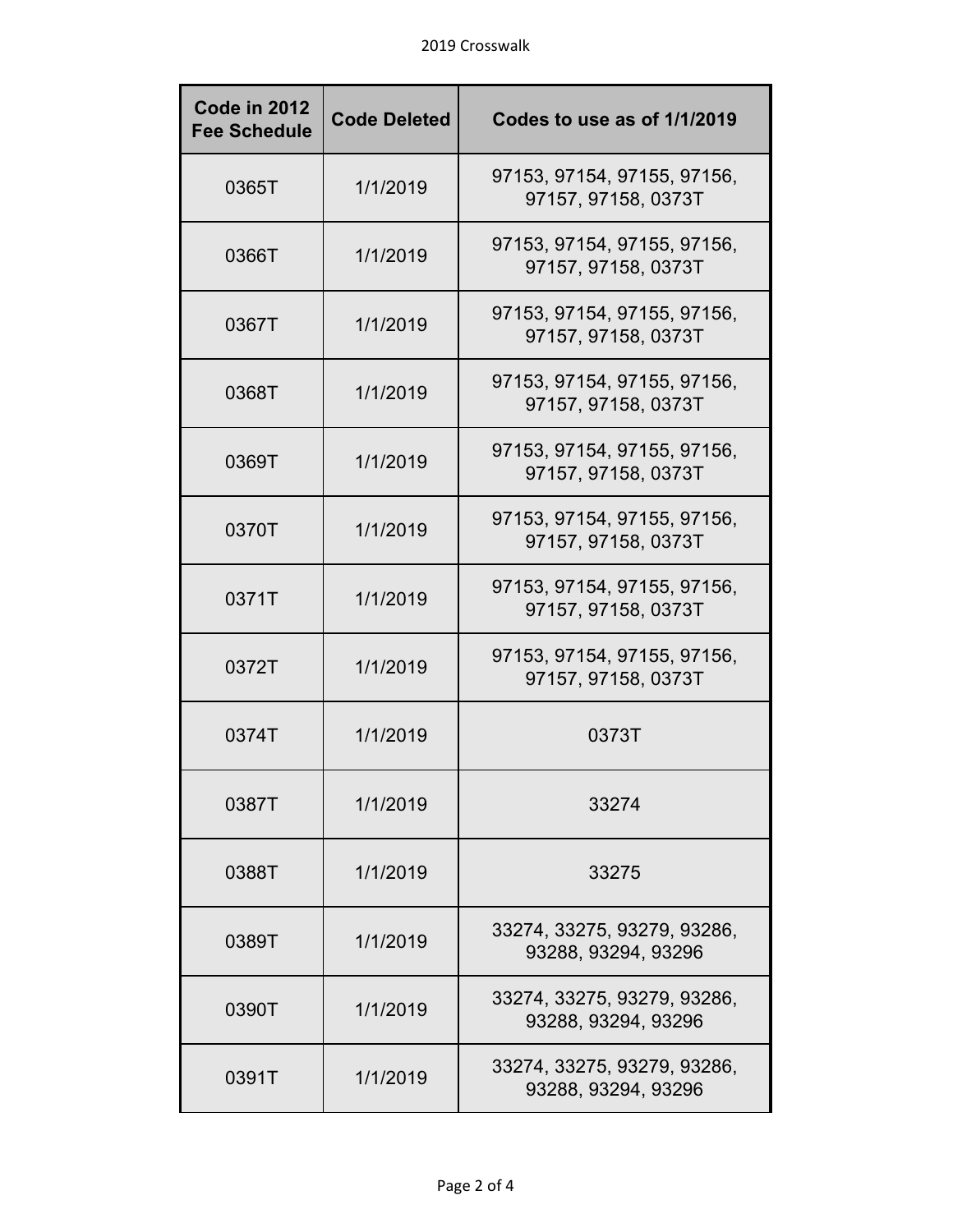| Code in 2012<br><b>Fee Schedule</b> | <b>Code Deleted</b> | Codes to use as of 1/1/2019 |
|-------------------------------------|---------------------|-----------------------------|
| 0406T                               | 1/1/2019            | 31237, 31299                |
| 0407T                               | 1/1/2019            | 31237, 31299                |
| 10022                               | 1/1/2019            | 10005-10012                 |
| 11100                               | 1/1/2019            | 11102, 11104, 11106         |
| 11101                               | 1/1/2019            | 11103, 11105, 11107         |
| 27370                               | 1/1/2019            | 27369                       |
| 33282                               | 1/1/2019            | 33285-33286                 |
| 33284                               | 1/1/2019            | 33285-33286                 |
| 43760                               | 1/1/2019            | 43762-43763                 |
| 50395                               | 1/1/2019            | 50436, 50437                |
| 64550                               | 1/1/2019            | 97014, 97032                |
| 77058                               | 1/1/2019            | 77046, 77048                |
| 77059                               | 1/1/2019            | 77047, 77049                |
| 81211                               | 1/1/2019            | 81162-81164                 |